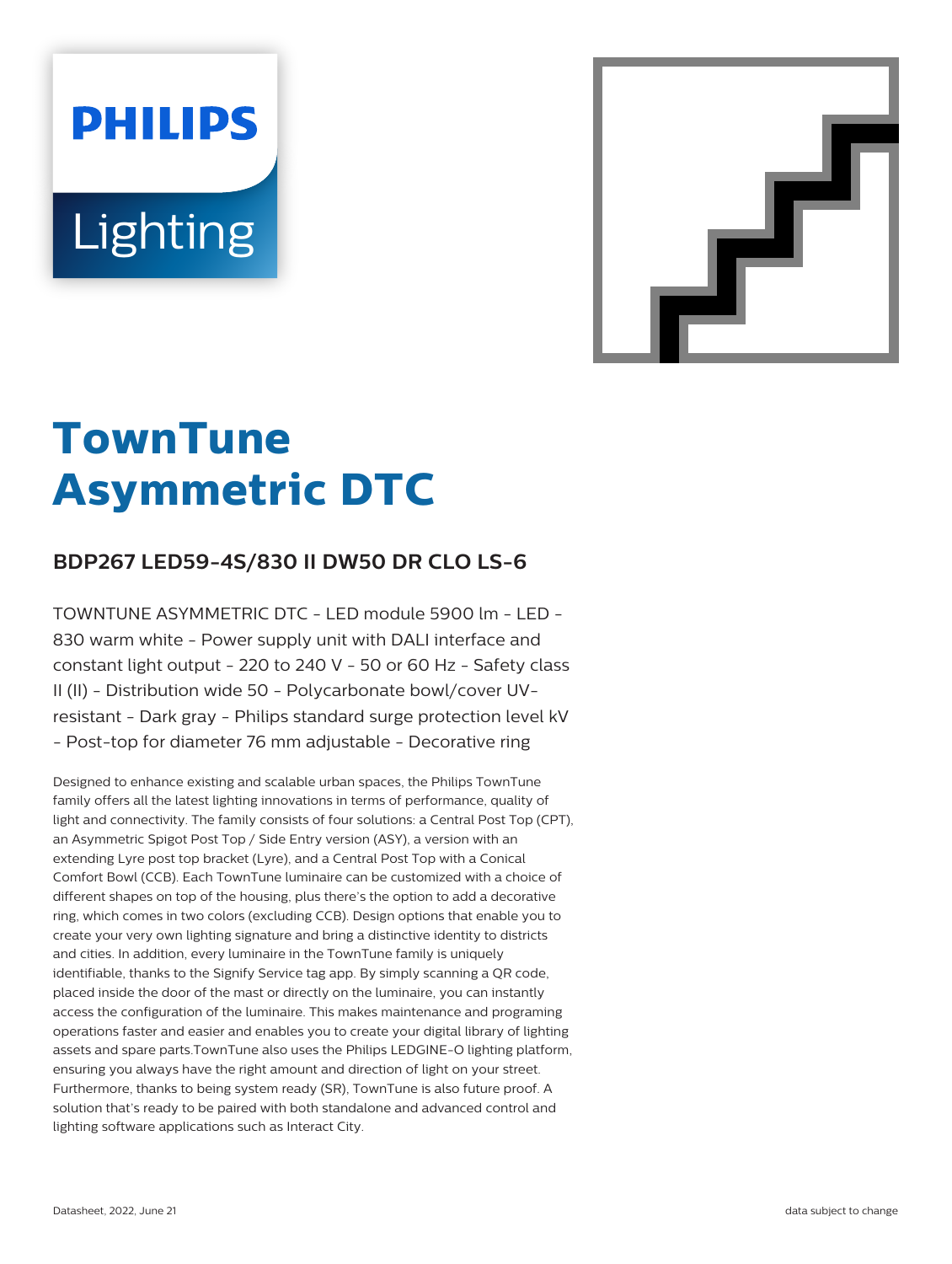### **TownTune Asymmetric DTC**

#### **Product data**

| <b>General information</b>             |                                                            |
|----------------------------------------|------------------------------------------------------------|
| Lamp family code                       | LED59 [ LED module 5900 lm]                                |
| Light source color                     | 830 warm white                                             |
| Light source replaceable               | Yes                                                        |
| Number of gear units                   | 1 unit                                                     |
| Driver/power unit/transformer          | PSD-CLO [ Power supply unit with DALI                      |
|                                        | interface and constant light output]                       |
| Driver included                        | Yes                                                        |
|                                        |                                                            |
| Optical cover/lens type                | PC-UV [ Polycarbonate bowl/cover UV-                       |
|                                        | resistant]<br>$12^{\circ} - 29^{\circ} \times 152^{\circ}$ |
| Luminaire light beam spread            |                                                            |
| <b>Control interface</b>               | DALI                                                       |
| Connection                             | CI [ Internal connector]                                   |
| Cable                                  |                                                            |
| <b>Protection class IEC</b>            | Safety class II (II)                                       |
| <b>Flammability mark</b>               | F [ For mounting on normally flammable                     |
|                                        | surfaces]                                                  |
| <b>CE</b> mark                         | CE mark                                                    |
| <b>ENEC mark</b>                       | <b>ENEC</b> mark                                           |
| <b>Warranty period</b>                 | 5 years                                                    |
| <b>Decorative accessories</b>          | DR [ Decorative ring]                                      |
| Optic type outdoor                     | Distribution wide 50                                       |
| <b>Remarks</b>                         | * At extreme ambient temperatures the                      |
|                                        | luminaire might automatically dim down to                  |
|                                        |                                                            |
|                                        | protect components                                         |
| Constant light output                  | Yes                                                        |
| Number of products on MCB of 16 A type | 10                                                         |
| в                                      |                                                            |
| <b>EU RoHS compliant</b>               | Yes                                                        |
| Light source engine type               | LED                                                        |
| Service tag                            | Yes                                                        |
| <b>Product family code</b>             | BDP267 [TOWNTUNE ASYMMETRIC DTC]                           |
|                                        |                                                            |
| <b>Light technical</b>                 |                                                            |
| Upward light output ratio              | O                                                          |
| Standard tilt angle posttop            |                                                            |
| Standard tilt angle side entry         | 0°                                                         |
|                                        |                                                            |
| <b>Operating and electrical</b>        |                                                            |
| <b>Input Voltage</b>                   | 220 to 240 V                                               |
| <b>Input Frequency</b>                 | 50 or 60 Hz                                                |
| Initial CLO power consumption          | 43.5 W                                                     |
| <b>Average CLO power consumption</b>   | 44 W                                                       |
| End CLO power consumption              | 45 W                                                       |
| Inrush current                         | 43 A                                                       |
| Inrush time                            | $0.26$ ms                                                  |
| <b>Power Factor (Min)</b>              | 0.98                                                       |

| <b>Controls and dimming</b>                   |                                            |
|-----------------------------------------------|--------------------------------------------|
| Dimmable                                      | Yes                                        |
|                                               |                                            |
| <b>Mechanical and housing</b>                 |                                            |
| <b>Housing Material</b>                       | Aluminum die-cast                          |
| Reflector material                            | Acrylate                                   |
| Optic material                                | Polymethyl methacrylate                    |
| Optical cover/lens material                   | Polymethyl methacrylate                    |
| <b>Fixation material</b>                      | Aluminum                                   |
| <b>Mounting device</b>                        | 76PA [ Post-top for diameter 76 mm         |
|                                               | adjustable]                                |
| Optical cover/lens shape                      | Convex lens                                |
| Optical cover/lens finish                     | Clear                                      |
| Overall height                                | 309 mm                                     |
| <b>Overall diameter</b>                       | 533 mm                                     |
| Effective projected area                      | $0.071 \text{ m}^2$                        |
| Color                                         | Dark gray                                  |
| Dimensions (Height x Width x Depth)           | 309 x NaN x NaN mm (12.2 x NaN x NaN in)   |
|                                               |                                            |
| Approval and application                      |                                            |
| Ingress protection code                       | IP66 [ Dust penetration-protected, jet-    |
|                                               | proof]                                     |
| Mech. impact protection code                  | IK09 [10 J]                                |
| <b>Surge Protection (Common/Differential)</b> | Philips standard surge protection level kV |
| <b>Sustainability rating</b>                  |                                            |
|                                               |                                            |
| Initial performance (IEC compliant)           |                                            |
| Initial luminous flux (system flux)           | 4536 lm                                    |
| Luminous flux tolerance                       | $+/-7%$                                    |
| Initial LED luminaire efficacy                | 104 lm/W                                   |
| Init. Corr. Color Temperature                 | 3000 K                                     |
| Init. Color Rendering Index                   | >80                                        |
| Initial chromaticity                          | (0.410, 0.390) SDCM <5                     |
| Initial input power                           | 43.5 W                                     |
| Power consumption tolerance                   | $+/-10%$                                   |
| Init. Color Rendering Index Tolerance         | $+/-2$                                     |
|                                               |                                            |
| Over time performance (IEC compliant)         |                                            |
| Control gear failure rate at median useful    | 10 %                                       |
| life 100000 h                                 |                                            |
| Lumen maintenance at median useful life* L100 |                                            |
| 100000h                                       |                                            |
|                                               |                                            |
| <b>Application conditions</b>                 |                                            |
| Ambient temperature range                     | -40 to +50 $^{\circ}$ C                    |
| Performance ambient temperature Tq            | 25 °C                                      |
| Maximum dim level                             | 10%                                        |
|                                               |                                            |
| <b>Product data</b>                           |                                            |
|                                               |                                            |